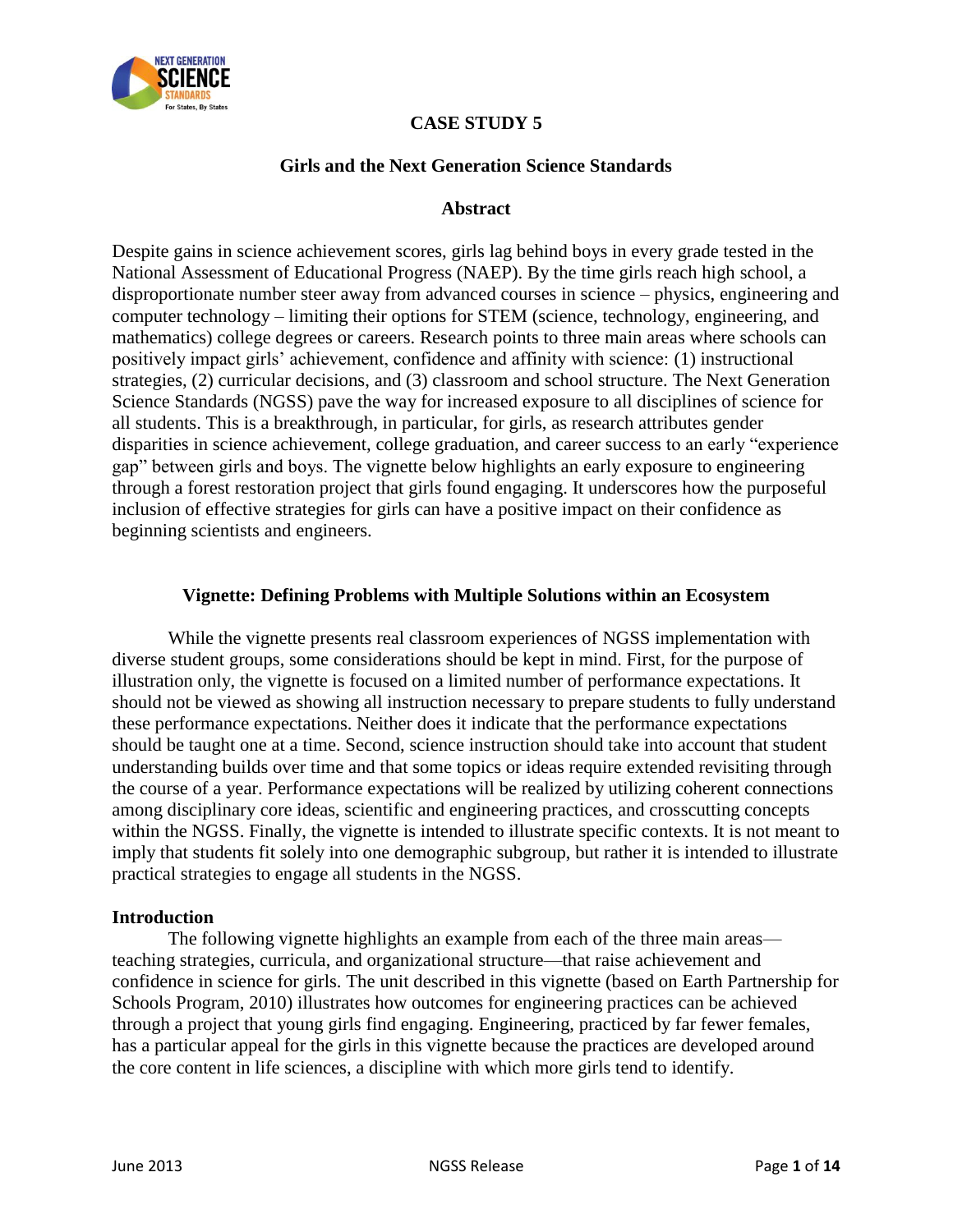Although the unit – improving habitats for forest wildlife – focuses on the natural world rather than the designed world, the practice falls squarely within the realm of engineering (solving a problem) more than science (answering a question). The vignette begins after a unit on ecosystems to meet the performance expectations for "Matter and Energy in Organisms and Ecosystems." Recognizing that the students needed to be more engaged in thinking about the importance of ecosystems, Ms. G., the teacher, extended the ecosystem unit using additional activities to meet specific performance expectations related to "Engineering Design."

Through the course of the unit, many of the girls in the class are transformed from passive observers to active participants solving a real world problem. As a result of careful planning on the part of their teacher, the girls proudly call themselves "engineers" and choose to take on leadership roles. Ms. G. uses the project-based inquiry model as well as literature and design to spark her girls' interest in engineering. Ms. G. additionally encourages the girls to join the after-school science club, allows them to form all-girl teams, and reinforces the message that science is for everyone. In the vignette, Cassidy, Aurelia, Annika and Kailey use science practices and content to identify, assess, and solve a problem that has important real world consequences. Through this experience, they gain an understanding of the application of science toward engineering solutions, and thereby establish a foothold in the world of engineering. Throughout the vignette, classroom strategies that are effective for all students, particularly for girls according to the research literature, are highlighted in parentheses.

### **Connections to Girls in Science and Engineering**

**Engineering: The solution.** Kailey, a 3<sup>rd</sup> grader, stood ready to speak in front of the entire 3<sup>rd</sup> grade at her school. Three classrooms of students were sitting cross-legged on the floor of the school's cafeteria. She and her classmates were about to present the forest management problem and its solution. Kailey was the student in her class most eager to present. Annika, Aurelia, Billy and Josh were next to her, more shy but equally excited about the project.

After a few words from the teacher, Kailey stepped forward. She began by stating the question: "Do our woods give the animals enough food?" Next to her was a large colorful phenology wheel (Forbes, 2008) that showed the evidence that the class had assembled.

Kailey read from the cue cards she and her class had prepared: "In the fall, our class did a habitat activity in the woods." An appreciative murmur sounded in the cafeteria; many students had enjoyed activities in the woods. "We counted trees, shrubs, flowers and old logs. We counted dens and nests. We were looking for signs of food and shelter, things that all forest animals need in their home, or habitat. We wanted to see where food comes from in our woods."

Kailey passed the cue cards to Josh. He continued, listing and describing the food sources in the school woods, including seeds, fungi, insects, leaves and smaller creatures eaten as prey. Next, Annika spoke: "After we learned all the kinds of food in our woods, we wanted to know in what months that kind of food was available. So we made this calendar-wheel, which shows the months of the year. You can see on this wheel that some foods, like fungi and meat from creatures, are available in the woods all year."

Annika took a breath and remembered to slow down. "You can also see on our wheel that there are white spaces. The white spaces show when food is not available; so this ring shows that nectar from flowers is available only in April, May, and June, but not in July, August, September, or October. Since every white space shows a time when food is not available, some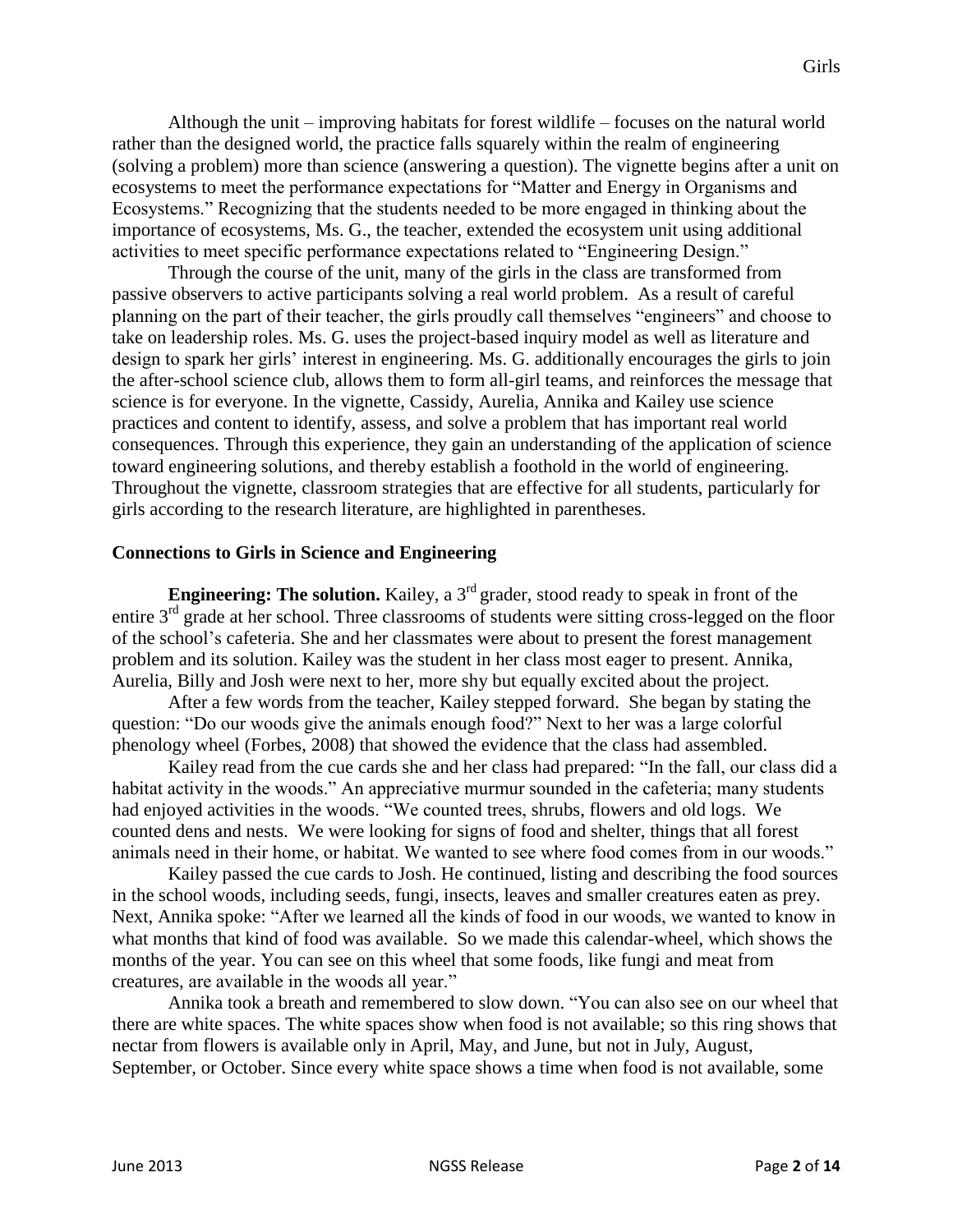animals might not have enough food in those months. We decided to try to make our woods a better home for animals."

Aurelia held up a large picture of a white flower, Annika handed Billy the cue cards, and he stepped forward to finish the presentation. "We learned about a native woodland flower, the arrow-leaf aster that blooms in the late summer and all fall until the frost comes. This will make the flower nectar available for bees and other pollinators for a much longer time. So we thought it would be good to plant it in our woods. And the good news is we can! Ms. G. ordered enough plants from a native plant nursery so each class can plant some." Billy glanced up at the crowd and added, "Next year, in the fall, we will check to see if our plan worked by doing a flower observation and looking to see if bees are using the flowers."

The  $3<sup>rd</sup>$  grade applauded enthusiastically at the close of the presentation, and Annika, Aurelia, Josh, Billy, and Kailey stood proudly next to their classmates. The effort to enhance the school woods was on its way to becoming a success. Their teacher, Ms. G., was very proud of her students and reflected on how far they had progressed through the project activities.

**Planning an investigation.** Ms. G. was a seasoned teacher with a passion for getting students outside. She took her students out to the nearby school woods weekly or biweekly and tried to figure out creative ways to meet the science standards through the lens of the forest. She found that the forest and the outdoors engaged her students because they could see the science. This year, she was determined to achieve the engineering objectives in the school woods as well. Through this effort, she knew the forest study would engage the girls as much as the boys, and she would enlist her students as lead partners in tackling an engineering design problem.

Ms. G. had a group of 20  $3<sup>rd</sup>$  graders, 12 girls and 8 boys. About half of the students lived in the town of 1,400 and in outlying subdivisions, and the rest lived on farms and arrived on buses every morning. Over the years, she found that a few students came to school having had time to explore natural areas on their own. When the class went outside, these students tended to notice more than the other students about their natural surroundings. However, as the year progressed, more of her students could describe the forest, its seasonal changes, and the interdependence of living things in the wild. Through engineering design, she planned to engage her students as active participants in the forest investigation.

She began the engineering project by setting the stage for her students to identify an engineering problem. She proposed a question for investigation: "Are our woods a good home for wildlife?" (*Ms. G. chose a curriculum topic that had relevancy and real-world application, an angle that would purposefully interest and engage the girls in the class.)*

Her students, sitting in desks facing the whiteboard, were silent. Ms. G. waited. After a minute, Aurelia raised her hand. Her family had a CSA (community supported agriculture) farm, and she was very knowledgeable about plants. Billy raised his hand next. Billy, another confident student, spent hours out in the forest hunting with his father. Ms. G. waited another minute as a few more hands went up. She acknowledged the students who wanted to share and nodded to Aurelia.

"Ms. G., I think our woods are a good home for the animals! The deer… raccoons, chipmunks, and lots of birds…like cardinals and woodpeckers…there is pretty much nature. Last Tuesday when…we were pulling out the buckthorn, we saw that fat toad, and remember?" She looked around and dreamily said, "He was so *happy*." Some of the students laughed; that toad *had* seemed extremely pleased with himself. Ms. G. laughed too, and then called on Billy. "I think so, too. The woods are a great home," he continued. "Animals aren't like people. They are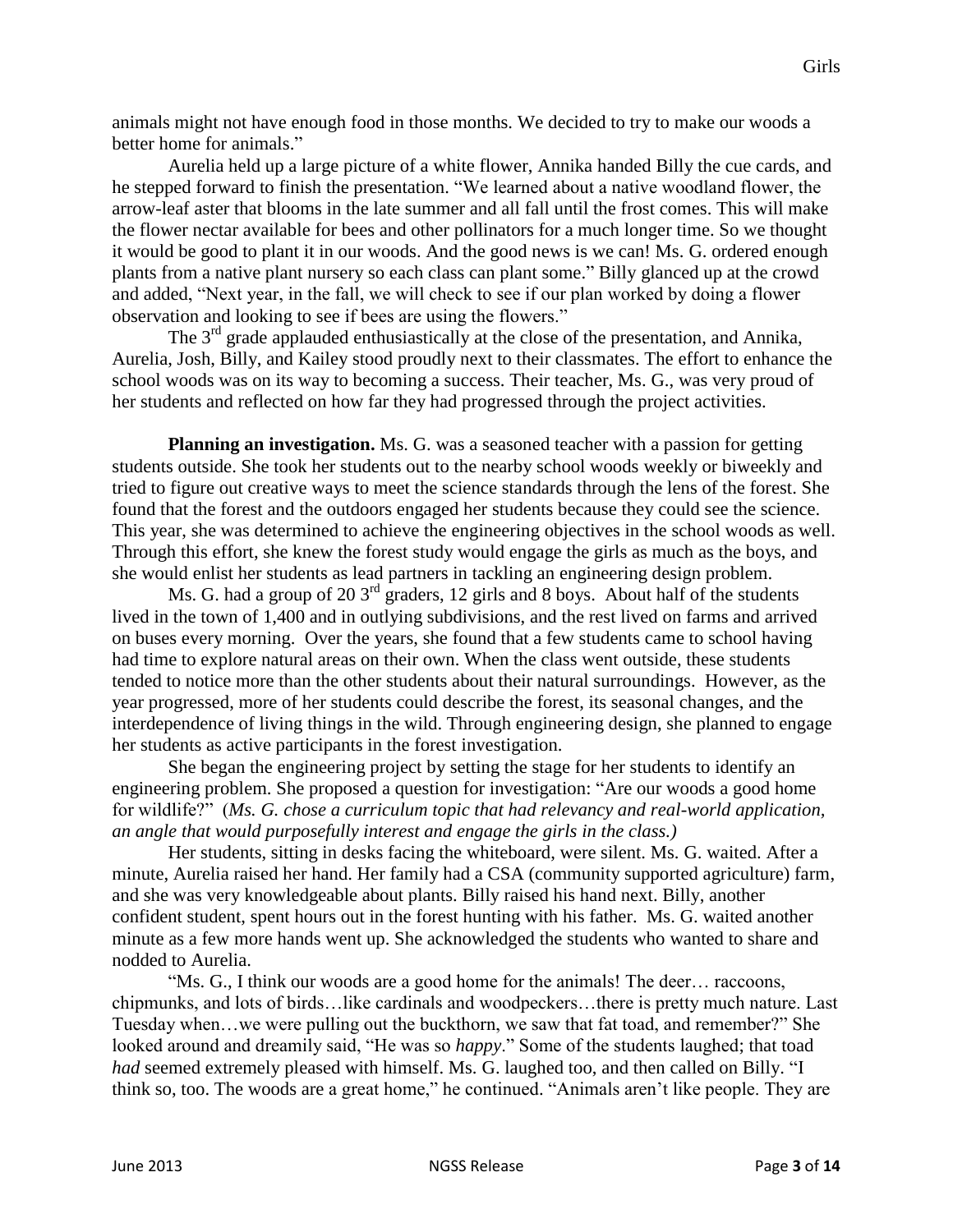okay with a hard life, even, because that's what they're used to. They just run and survive in the woods. If they are *there,* then it's a good home, if they have enough food." Abby spoke up with a question, "How do we know for sure? I'm wondering: if it's such a great home, why don't we see a lot more animals?" (Practice: Asking Questions and Defining Problems.) Billy said, "We know that they are hiding, and that's why we don't see them! Animals are really good at hiding and blending in."

After a few more responses, and a few animal anecdotes, Ms. G. said, "I want to go back to Abby's question, "How *do* we know for sure that our woods are a good home for the animals? How could we find out? Today, when we walk in the woods, I want you to think like wildlife biologists. Does anyone know what a wildlife biologist does?" Ms. G. waited, but this time no one ventured a guess. She asked again, "Does anyone know what a wildlife biologist might *look for* in our woods?" Again, the class was silent, and Ms. G. tried another approach, "Remember our visitor, Ms. DeNotter? She is studying to be a herpetologist, a reptile expert, which is a kind of wildlife biologist." (*Ms. G. previously had brought in a female expert in science, a strategy that enhances girls' confidence in science.)* "What do you think wildlife biologists care about?"

A chorus of students responded together, "Animals!" and "Wildlife!" Ms. G. continued, "So, in our woods, what would a wildlife biologist care about?" Kailey raised her hand to say, "Well, animals need food, and shelter, and they need safe places to hide." Kailey had written an effusive thank you letter to Ms. DeNotter. Ms. G. responded, "Kailey, on our walk today, as wildlife biologists, what might we look for?" Kailey thought for a second, and then said, "I think we will be looking for animal homes and what foods the animals eat out there." She looked over at Aurelia who nodded. (Practice: Planning and Carrying Out Investigations.) The class generated a list of animal foods and homes in the forest to write down in their science notebooks. The "food" list included nuts, berries, fungi, leaves, bugs for birds, and little animals; the "homes" list had nests, burrows, dens, holes in logs and rotten logs.

Ms. G. took out her oak tree picture and put it on the overhead. "Why might it be important to a wildlife biologist to know how many oak trees there are in our woods? Talk to the person next to you." (*Ms. G. carefully planned the partners and groupings in her class, an organizational structure that encourages participation for the girls in science.)* After the pairs of students talked, Ms. G. called on Grace and Megan. Megan deferred to Grace who had a little more outdoor experience, but rarely spoke. She responded, "Well, more oak trees would make more acorns for squirrels to eat."

"Nicely said!" Ms. G. was pleased. "Why do you think it might be important for a wildlife biologist to look up into the canopy and the understory as well as on the forest floor? Annika?" Annika had a big garden at home and also spent time hiking in the forest with her mom. She answered, "Because berries might be up there, or a nest or something, but down here you could find acorns or a hole in a log." Ms. G. responded, "Got it, thanks! Who else wants to add to Annika's response?"

Ms. G. put the hand-drawn map of the woods on the overhead projector and told the class, "Today we're going off the trail. We are going to be responsible for this section of our woods, looking at it as a wildlife biologist would…so let's all remember: we are looking for clues that tell us this is a good habitat, a good home for our wildlife."

**Analyzing and interpreting data.** After the students had collected and tallied observations of the woods, Ms. G. needed her students to become familiar with their data. Ms. G. placed her own large map on the whiteboard next to the three vocabulary words "*Quantity,*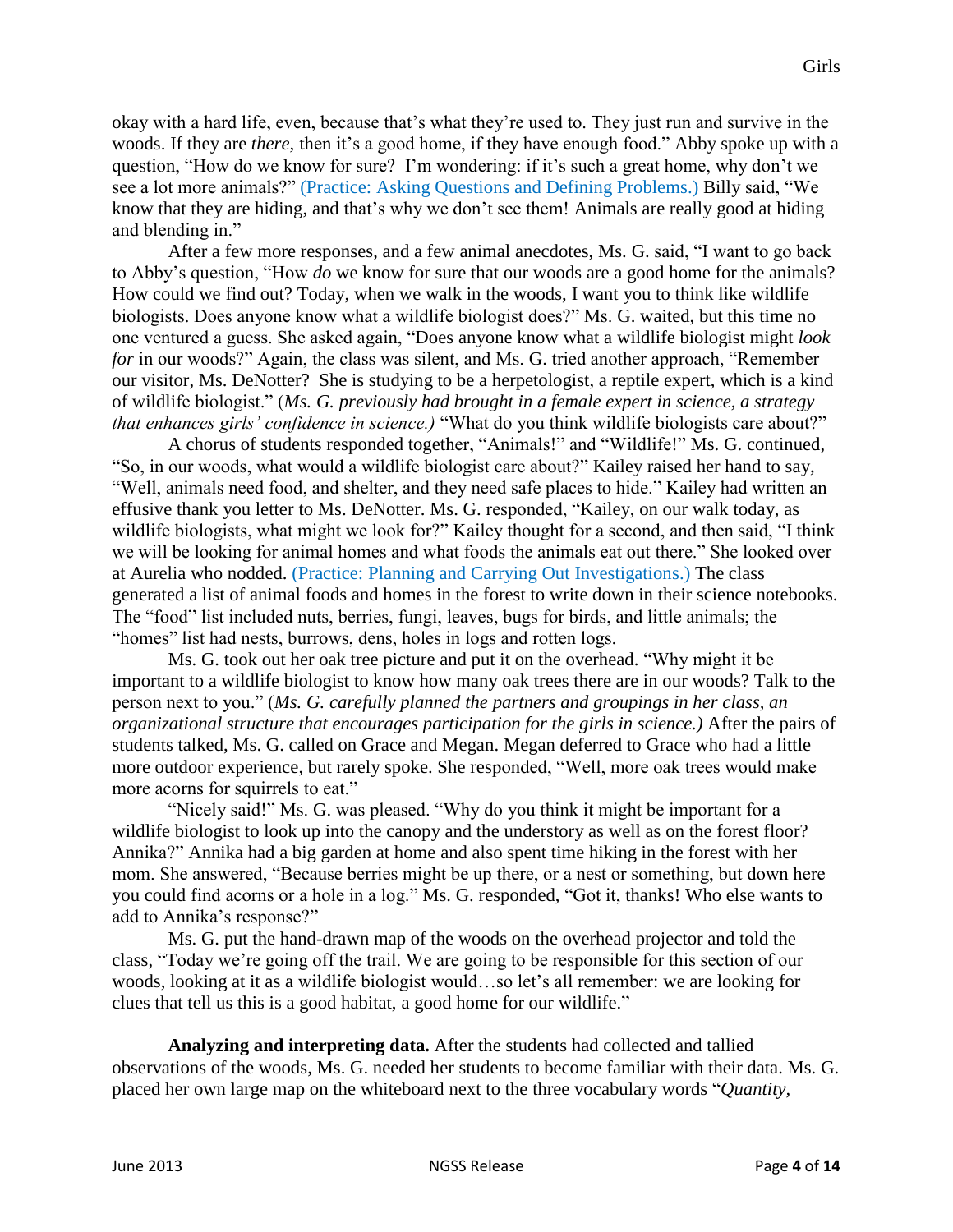*Space, Time,"* and she showed the students how to explore the data. "We can look at the data we collected in different ways, 'quantitatively' or *how many* of a plant species there are, and 'spatially,' meaning *where* they are. Think about our walk in the woods and think about what things you noticed quantitatively and spatially about our woods." She paused, checking for responses, "I would like you to work with your partner and notice something spatial and something quantitative, and write it down in your science notebook. After you get one or two ideas on your paper, you can come up and write an 'observation' on the chart paper." (Practice: Analyzing and Interpreting Data.)

In a few minutes, Josh and Billy came to the front of the room and recorded their question on the chart paper: "*How come all the silver maples live around the pond*?" Aurelia and Kailey wrote, *"There are more box elders in the woods than any other trees." "There are HARDLY ANY black walnut trees – only 3 in the whole woods,"* came from another group. And Abby's group wrote, *"Most of the dogwood is in the center part of our woods."* Grace and Megan added, "*Mushrooms are everywhere!*"

**Using modeling to define and refine an engineering problem.** Next, Ms. G. took out the phenology wheel she had prepared for the lesson. Annika saw the wheel and whispered to a few others, "Phenology wheel!" She had loved the two phenology wheel activities Ms. G. had introduced previously: a class birthday activity and "enhancing a sense of place" sit spots. Ms. G.'s next goal was to make a model to explain the food availability using the phenology wheel.

Ms. G. stated, "We looked at our data spatially and quantitatively. Now we need to add the dimension of *time*. This phenology wheel is designed as a circular *calendar*, with a ring for each food type." She passed out a science folder for each pair of students that contained phenology observations from the woods from different years. "Using the past two years of phenology observations that we have along with your notes, we can determine the dates that these foods are available in our woods. We plan a color scheme that will tell the story of our data, and then we color the wheel that color on the months the food is in the woods. So if we do not color part of a ring, then it means *none of the* food can be found during that month. What kind of food do you think should go with the color green?"

Figuring out the data and accurate coloring the phenology wheel was a challenging undertaking and called for a lot of group collaboration. The partners circulated and shared the notes about the first and last dates a flower or leafy plant or fungi was observed in the woods. When it was finally finished, each student looked at the colorful wheel. The class was surprised at the results. Josh exclaimed, "Hey, you guys, look at all the white spaces!" Billy nodded knowingly, "You know what the white means; it's hard times." "Hard times! I know it," Josh answered. Kailey was distressed as she noted, "White is when they are hungry…" and then added, "Can we feed them?" (Practice: Asking Questions and Defining Problems.)

A discussion ensued about how to phrase the problem. The students thought that the problem should be stated as follows: "Problem: in some months, there might not be enough food (berries, nectar, leaves) for all the wildlife."

**Multiple design solutions to an engineering problem.** The class discussed two possible solutions right away. Annika thought they should put nuts and seeds out in the woods like she did in her yard in the winter for squirrels and cardinals. A few students agreed, but Billy reflected that a lot of animals buried the nuts. He thought the wheel should show the nuts were underground, and he didn't think nuts were the biggest worry. He pointed out animals eat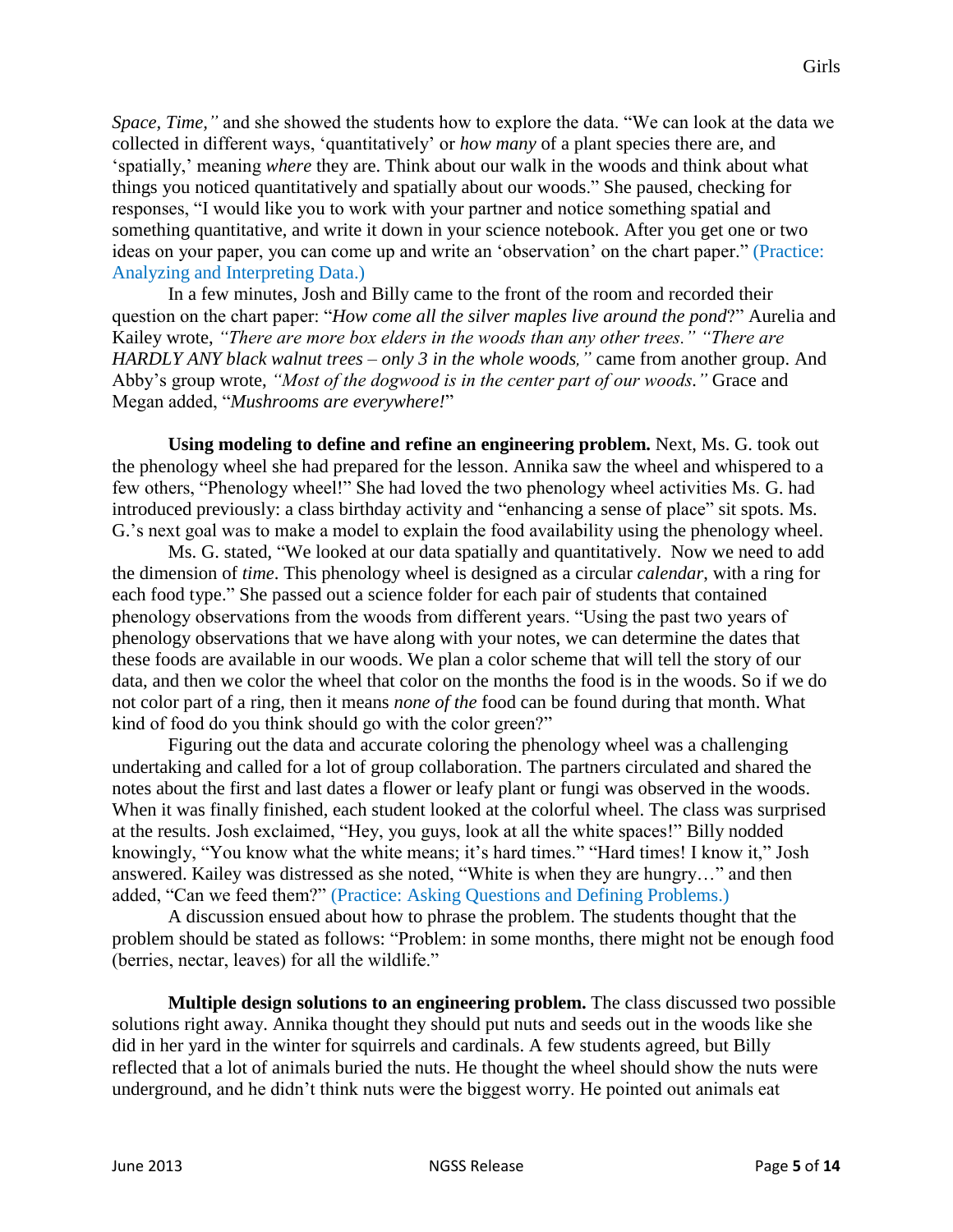different food in the winter, like deer eat bark and twigs when there are no more leaves. Josh reminded everyone that a lot of animals, like birds, depend on berries for food. He was troubled about there being no berries until July in the woods. (Practice: Engaging in Argument from Evidence.)

Grace offered to ask her parents to donate fruit and berries for the animals. Dubiously, Aurelia commented, "Ms. G., you have to feed them all the *time*. You can never forget or else…the animals depend on you to *bring* it. What will they do next year?" Aurelia looked at Grace, "When we are in 5<sup>th</sup> grade, even more animals will starve." Kailey carefully chose her words, "The wheel shows food from the woods – food that always grows in the woods. Can't we plant something that will always feed the animals in these months?" She indicated the white spaces on the wheel. "That would help the animals." (DCI: ETS1.A and ETS1.B Engineering Design.)

Ms. G. explained that changing a habitat to solve a problem is engineering design, called habitat management or restoration. She explained engineers use models, like the phenology wheel, to get a sharp look at their problem. They could use the phenology wheel to figure out what things in the habitat might need to change to provide for animals during the months when their food is not abundant. It is this feature, the phenology wheel's usefulness in defining the problem that makes it a model. Ms. G. helped the class to begin to think about habitat improvement by looking at each food ring. It was easy to see they couldn't do much about rain, snow, and the pond. Nor could they command the leaves to unfurl during the months when no leaves were out. Ms. G. instructed each pair to examine their phenology wheels and come up with some suggestions. (CCC: Cause and Effect.) *(Having students generate the problems and possible solutions that will drive class activities, an important scientific practice, is also very motivating for all students, including girls.)*

Abby immediately addressed the class when they reconvened: "What about flowers? Look at how they bloom only from April through June. A lot of insects need to eat nectar. Could our class do something about the flowers?" Annika, Abby's partner, said, "There are lots of flowers that grow after June, like in July and even in the fall in my mom's garden. We have lilies, and chrysanthemums, and sunflowers. We could plant those flowers in the woods, but my mom's garden has a lot of sun. Can they grow in our woods?" (Practice: Asking Questions and Defining Problems.)

Ms. G. commented that would be an important criterion if they made a decision to plant something in the woods. She wrote the word criterion and the definition on the board: "The information we need to have before choosing our solution." She made a grid on the white board. Under the heading "Possible Habitat Solutions" Ms. G. wrote: "*1. Plant—late flowering plant, food source: nectar.*" She made four columns under "criteria" and wrote, "Will it grow in our woodland?" in the first column. She left the next three columns blank. She explained they would be considering other important criteria for their engineering solution and writing them in the remaining columns with Ms. I.

Although Ms. G. loved the forest, she was a novice. So she found an expert who could answer her questions, Ms. I, the volunteer community naturalist. Ms. I. oversaw a weekly afterschool club dedicated to doing activities to take care of the woods. *(The schools' after-school club represents a structural decision that positively impacts girls and their attitude toward science.)* Ms. G. encouraged all of her students to join. Recently the club had worked to remove garlic mustard, buckthorn, and honeysuckle. The club was well run and Ms. I. was well loved by staff and students.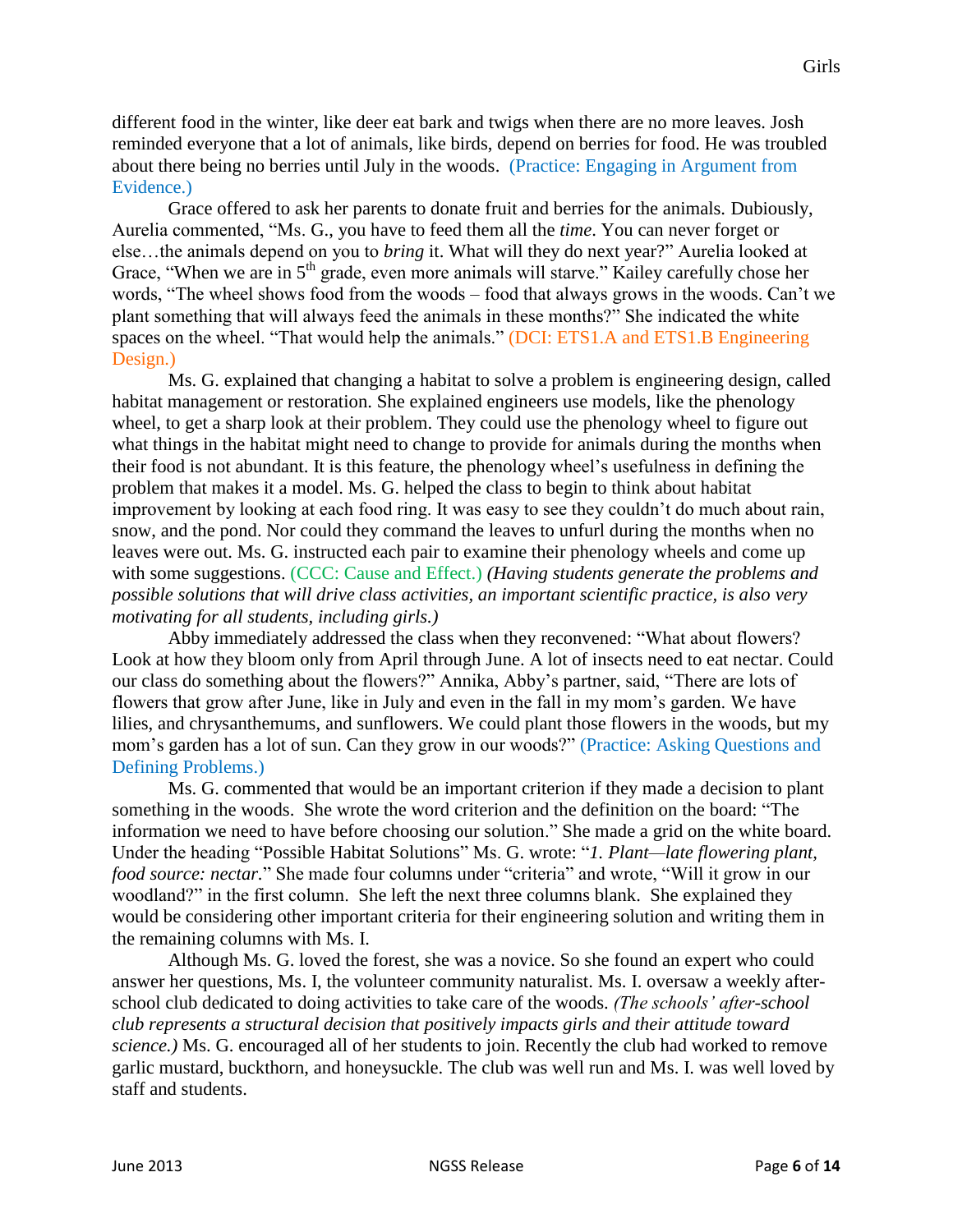Grace said, without being called on, "What do the bees do when the woods are all out of flowers?" Ms. G. smiled encouragingly. "Good question! I actually don't know the answer." She asked Grace to write the question down on the "Science questions" board by the word wall. She continued, "Annika and Abby wondered if there are some native late blooming woodland flowers and if planting those might be a great solution to our engineering problem. We will definitely have to do some research." (DCI: 3-5 ETS1 Engineering Design.)

After the class looked carefully at the phenology wheel, they expanded their list to address their concerns. The list under "Habitat Solutions" expanded to include:

- *1. Plant—late flowering plant, food source: nectar*
- *2. Plant— early fruiting berry bushes, food source: berries*
- *3. Plant—more black walnut trees, food source: nuts*

Coming up with the most important and appropriate criteria was more difficult, and Ms. G. invited Ms. I. to assist the class on this step. Ms. I. helped the students define five considerations to keep in mind as criteria for making their decision. With her guidance, the class modified the first criterion slightly and then added four new criteria to the grid:

- *1. Will the plant grow in an oak-hickory forest?*
- *2. Is it native?*
- *3. Will it help wildlife?*
- *4. Can we afford it?*
- *5. Are there any negative effects from planting it?*

Ms. I. also suggested that the students research some plants according to their newly established criteria. She proposed that they could research three plants: the arrow-leaf aster, the serviceberry, and the black walnut tree. She said that although each plant was a potential solution to the problem, they needed to carefully consider all of the criteria before deciding on a solution. (CCC: Cause and Effect.)

After a week of researching native plant guides and websites and making a few calls to a plant nursery, the students evaluated each solution to the forest engineering problem. They developed a number system to rate how well each solution met the criteria. They could then evaluate the possible solutions, side by side, putting a number from 1 (does NOT meet this criterion) through 4 (meets this criterion well) in each space in the grid. The first criterion was, "Will the plant grow in an oak hickory forest?" (3-LS4 LS4.C: Adaptation.)

All three plants grew in this type of forest (criterion 1) and they were all native (criterion 2), so the remaining three criteria became most critical for deciding which species to plant. (Practice: Constructing Explanations and Designing Solutions.)

The serviceberry would feed the most species (insects, birds, chipmunks, and squirrels) during crucial times, because it produced flowers and berries in the slim months. Although the cost for this shrub was reasonable, it cost much more than the asters, so it was assigned a 2 for "Can we afford it?"

The black walnut was problematic. The students weren't convinced the animals did not already have access to nuts year-round. Also, Abby and Annika found evidence that walnut trees produce chemicals that make it hard for some forest plants to grow.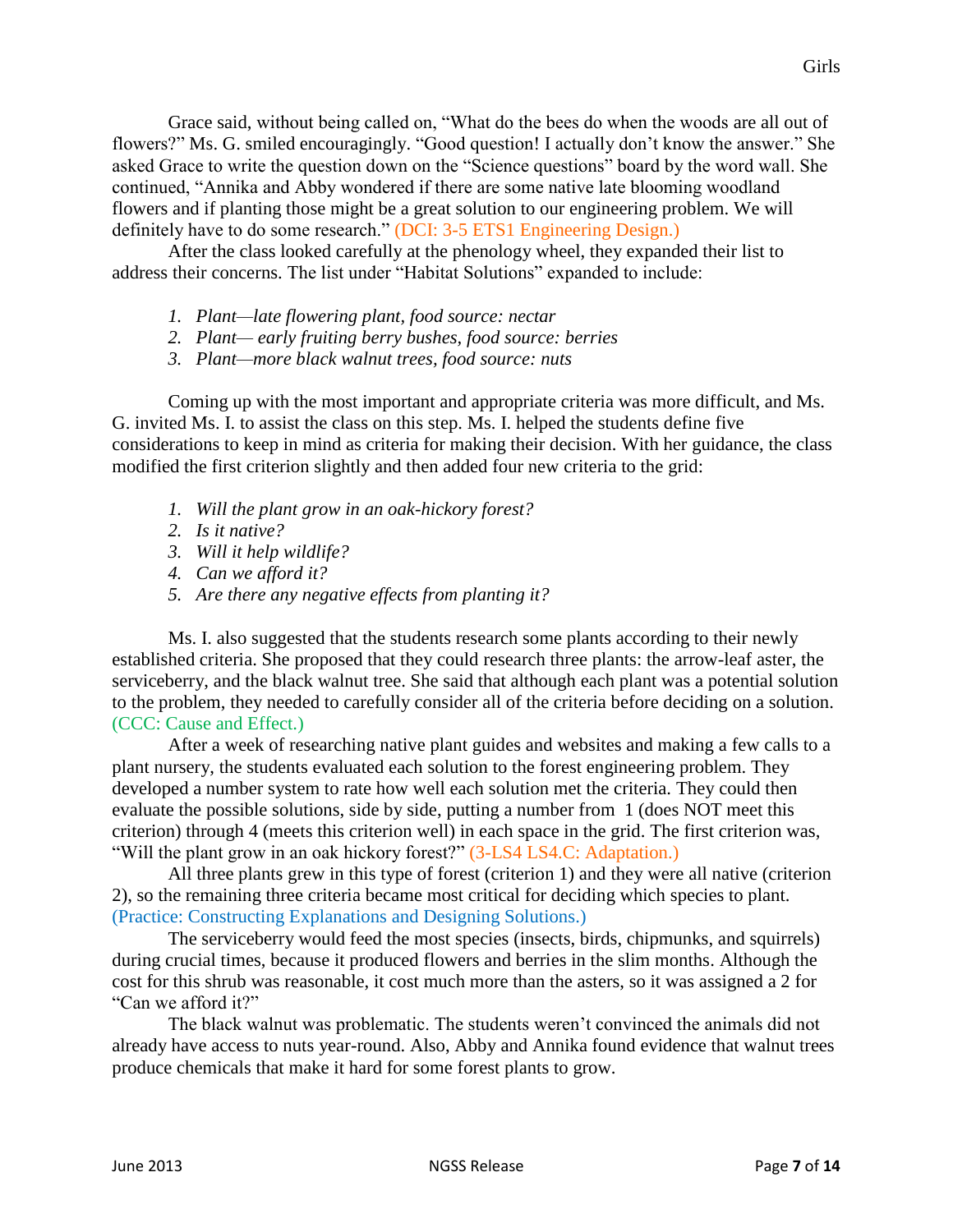Planting asters caused the least harm to the woods' floor because only small holes needed to be dug for their roots. However, asters wouldn't be able to feed as many species. The serviceberry got the most points, and the decision to plant serviceberry was just about unanimous.

Kailey was still unconvinced about serviceberry. She was sure that the asters were a better solution. She noted that some criteria mattered more to her than other criteria. (CCC: Influence of Science, Engineering and Technology on Society and the Natural World.) "They aren't all the same, you know? Me and Aurelia think that they should not be the same number of points. If we can only plant one serviceberry with our money, it won't be enough to make a real difference for the animals!" Aurelia chimed in, "Also, you know what else? We didn't give the asters points for feeding birds. It should be 3 points, because birds eat the insects." Annika changed her vote to asters and asked for another class vote. Their argument was convincing. The majority of the class voted to plant asters. (Practice: Engaging in Argument from Evidence.)

Ms. G.'s students were excited. They had used data to generate evidence, models to help them think, and engineering practices to solve a problem in the world around them. Through this process they had gained a deeper understanding of their woods, and as a result they had confidence in their decision. They were now engineers and scientists and ready to begin the engineering work of improving their woods.

### **NGSS Connections**

Each NGSS performance expectation applies equal weight to the three dimensions of disciplinary core ideas, science and engineering practices, and crosscutting concepts.

## **3-5 Performance Expectations**

## **3-5-ETS1-1 Engineering Design**

*Define a simple design problem reflecting a need or a want that includes specified criteria for success and constraints on materials, time or cost.*

## **3-5-ETS1-2 Engineering Design**

*Generate and compare multiple possible solutions to a problem based on how well each is likely to meet the criteria and constraints of the problem.*

## **3-LS4 Biological Evolution: Unity and Diversity**

*Construct an argument with evidence that in a particular habitat some organisms can survive well, some survive less well, and some cannot survive at all.*

The class activities described in this vignette helped students make progress toward the performance expectations. In the vignette, the students blended core ideas about engineering with several different scientific practices, and applied an understanding of the crosscutting concept of how science, engineering, and technology influence society and the natural world.

#### **Disciplinary Core Ideas**

## **ETS1.A Defining and Delimitating Engineering Problems**

*Possible solutions to a problem are limited by available materials and resources (constraints). The success of a designed solution is determined by considering the desired features of a solution (criteria). Different proposals for solutions can be compared on the*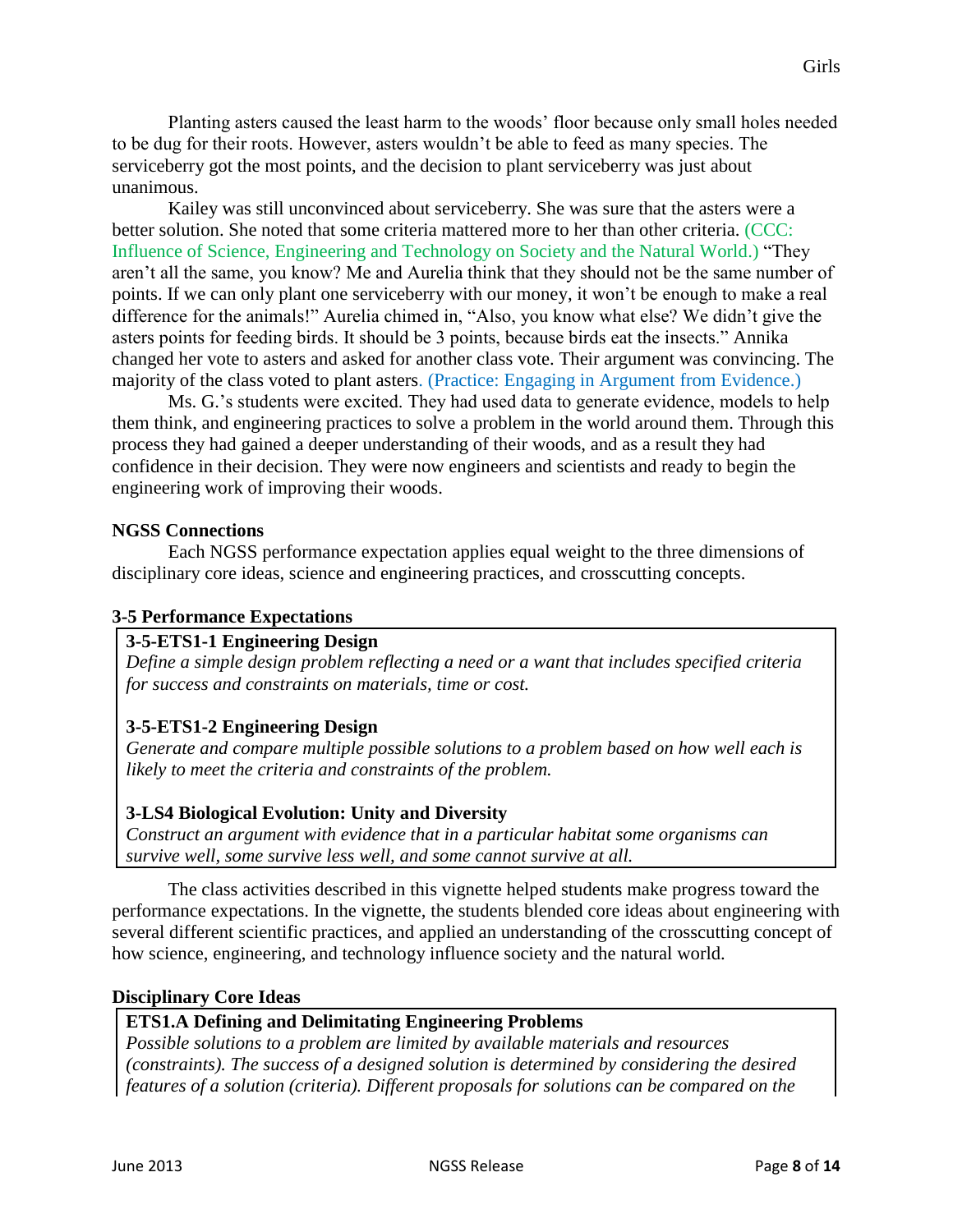*basis of how well each one meets the specified criteria for success or how well each takes the constraints into account.*

# **ETS1.B Developing Possible Solutions**

*Research on a problem should be carried out before beginning to design a solution. Testing a solution involves investigating how well it performs under a range of likely conditions.*

*At whatever stage, communicating with peers about proposed solutions is an important part of the design process, and shared ideas can lead to improved designs.*

# **LS4.C Adaption**

*For any particular environment, some kinds of organisms survive well, some survive less well, and some cannot survive at all.*

The unit focused on how engineering-based criteria can be developed, evaluated, and applied to improve a forest ecosystem. The students recognized the need for more information through more research and better understanding of science and engineering. Some students recognized the need to weigh criteria, which shaped the final engineered solution. With the teacher's guidance, students also recognized the importance of considering many possible solutions. They realized that their first ideas were not necessarily the best ideas. In order to come up with a solution, the students needed to gather evidence about different plant species and develop arguments that some species would more likely thrive in the habitat. The vignette illustrates how girls, along with boys, worked together to learn about their woods, to solve a problem by planting native species, and to recognize that they could help restore the environment through engineering practices.

## **Science and Engineering Practices**

## **Asking Questions and Defining Problems**

*Define a simple design problem that can be solved through the development of an object, tool or process and includes several criteria for success and constraints on materials, time, or cost.*

## **Analyzing and Interpreting Data**

*Analyze and interpret data to make sense of phenomena.*

## **Constructing Explanations and Designing Solutions**

*Generate and compare multiple solutions to a problem based on how well they meet the criteria and constraints of the problem.*

## **Engaging in Argument from Evidence**

*Construct an argument with evidence.*

The students in the vignette engaged in many scientific and engineering practices, thereby building a comprehensive understanding of what it means to do science. This section, however, highlights engineering practices as part of performance expectations. *The Framework for K-12 Science Education* derives engineering practices from the steps engineers "engage in as part of their work" (National Research Council, 2011, pp. 3-5).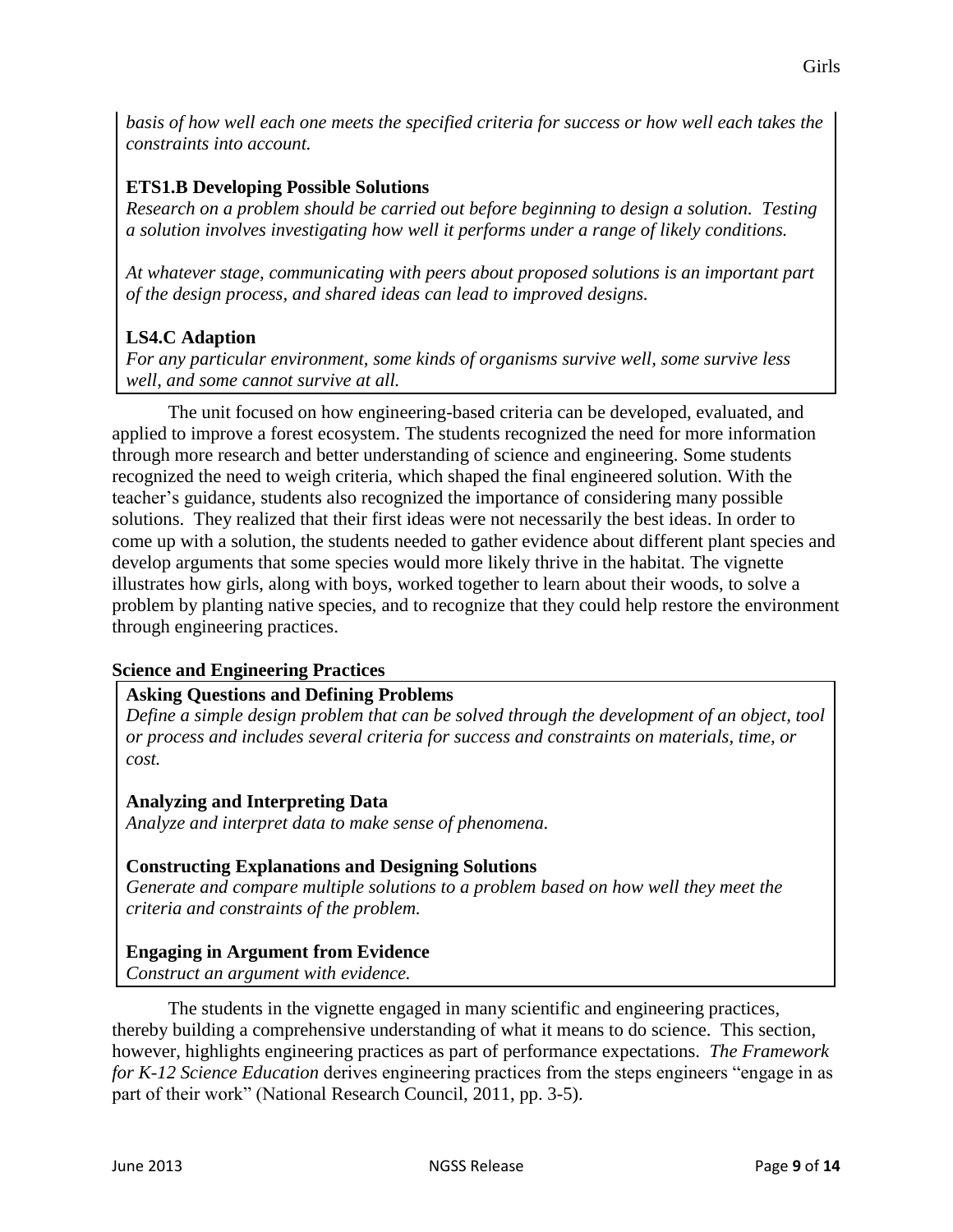Engineering practices include *defining problems*. In addition to clearly stating the need to be met or goal to be reached, a problem definition must include a list of criteria or attributes of successful solutions and a list of constraints. The criteria usually include how a solution is expected to function along with which other features are desirable, whereas constraints tend to be the available materials, cost, or time. In this vignette, helping the students shift their understanding of the problem from feeding the animals to providing a long-term source of food was an example of this practice. It was also important for the students to investigate the forest to research the problem—in order to better define it.

In *designing solutions* to a problem, it is common for children to jump at the first solution that comes to mind. However, it is often the case that the first solution is not the best. In the vignette, the phenology wheel was especially helpful in helping the students generate a feasible solution. A major point of this unit is the need to take time to generate a number of solutions and then consider each with respect to the criteria and constraints of the problem.

### **Crosscutting Concepts**

**Influence of Science, Engineering and Technology on Society and the Natural World** *People's needs and wants change over time, as do their demands for new and improved technologies.*

*Engineers improve existing technologies or develop new ones to increase known risks, and meet societal demands.*

#### **Cause and Effect**

*Cause and effect relationships are routinely identified and used to explain change.*

This unit highlights the idea that people can affect the natural environment in both positive and negative ways. In this vignette, the accent was on the positive, as students considered what changes they could make to improve the natural environment in order to better support the animals that lived there. It is important for the students to recognize that even though they were working with plants and animals, they were "engineering" the changes to solve the problem that they defined.

### **Common Core State Standards (CCSS) Connections to English Language Arts and Mathematics**

The NGSS include connections to CCSS to reinforce the need for integration of English Language Arts (ELA) and math as part of the science curriculum. The vignette highlights the CCSS for ELA during science instruction:

> **SL.3.1** *Engage effectively in a range of collaborative discussions (one-on-one, in groups, teacher led) with diverse partners on grade 3 topics and texts, building on others' ideas and expressing their own clearly*.

The CCSS for math are also supported in Ms. G.'s science class:

**3.MD.3** *Represent and interpret data*

Representation and interpretation of data is essential for accomplishing the task of collecting and applying data in the forest. The students are involved with the application of this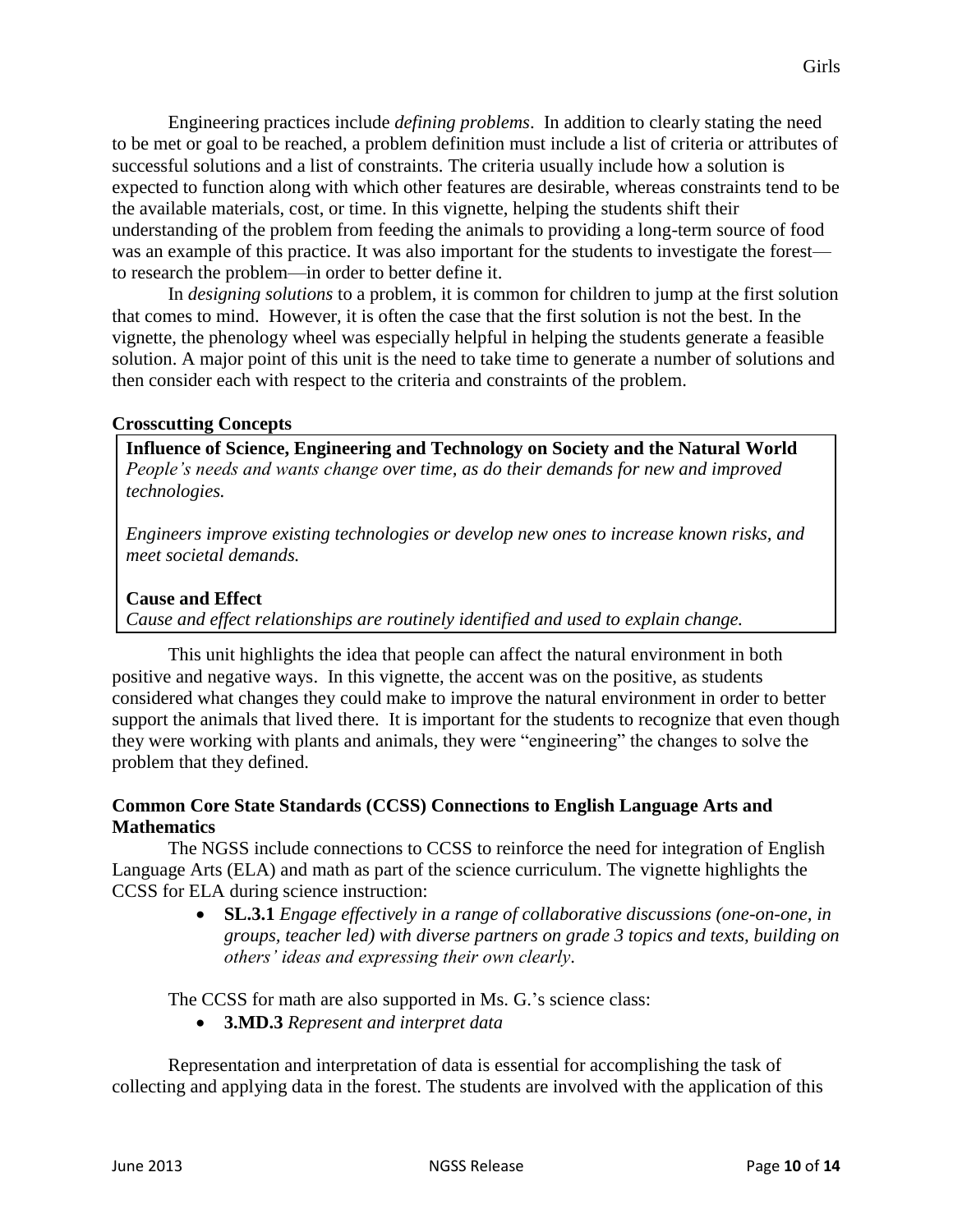standard when they use maps to collect information, create the phenology wheel, interpret the data, and argue for the necessity of engineering design.

#### **Effective Strategies from Research Literature**

The NGSS pave the way for increased exposure to all disciplines of science for all students. This is a breakthrough, in particular, for girls, as research attributes gender disparities in science achievement, college degrees, and careers to an early "experience gap" between girls and boys. The NGSS provide an opportunity for teachers to reach girls more effectively because girls perceive a disconnect between school science learning and science career goals (Baker, 2013). Research points to three main areas where schools can positively impact girls' achievement, confidence and affinity with science: (1) instructional strategies, (2) curricula, and (3) classroom and school structure (Baker, 2013; Scantlebury & Baker, 2007).

First, teachers can use instructional strategies to increase girls' science achievement and to strengthen their intentions to continue on in science. Such strategies include building opportunities to experience phenomena and framing science as inquiry. Girls respond well to strategies that integrate literacy with science. When teachers explicitly focus on metacognitive comprehension strategies, by using non-fiction texts in science class, girls' science learning and achievement is enhanced. Girls would gain confidence in classrooms where risk taking is encouraged, teachers would support positive messages about girls' competence, and it would clearly be conveyed that "science is for all."

Second, curricula can improve girls' achievement and confidence in science by promoting images of successful females in science. Schools can enhance girls' engagement in science by adopting curricula that focus on science topics related to the girls' interests. Similarly, girls develop aptitude and confidence toward nontraditional science topics when they are exposed to the topics early. For example, when girls have early exposure, they are more interested in computers and technology. Girls become more motivated toward technology if the curriculum incorporates design and stresses aesthetic aspects of science. In addition, girls respond to topics in physical and biological sciences that they perceive as addressing issues relevant to the real world.

Finally, research supports adjusting classrooms' and schools' organizational structures in ways that benefit girls. For example, after-school clubs, summer camps and mentoring programs enhance girls' confidence toward science and increase mastery of science content. Girls benefit from science and engineering activities that are intentionally designed to give active roles to all learners. This may occur through thoughtfully planned instructional grouping, pairing girls with friends, and giving every student her own materials to tinker with. Although placing girls in allgirl schools is not known to improve their science achievement, it is sometimes possible to improve results through all-girl groupings within classes containing boys and girls.

#### **Context**

#### **Demographics**

Nationwide, the total number of students in grades 1-12 of public charter and traditional public schools was approximately 49 million in 2009. Slightly less than half of those students, about 24 million, were female (National Center for Education Statistics [NCES], 2011a).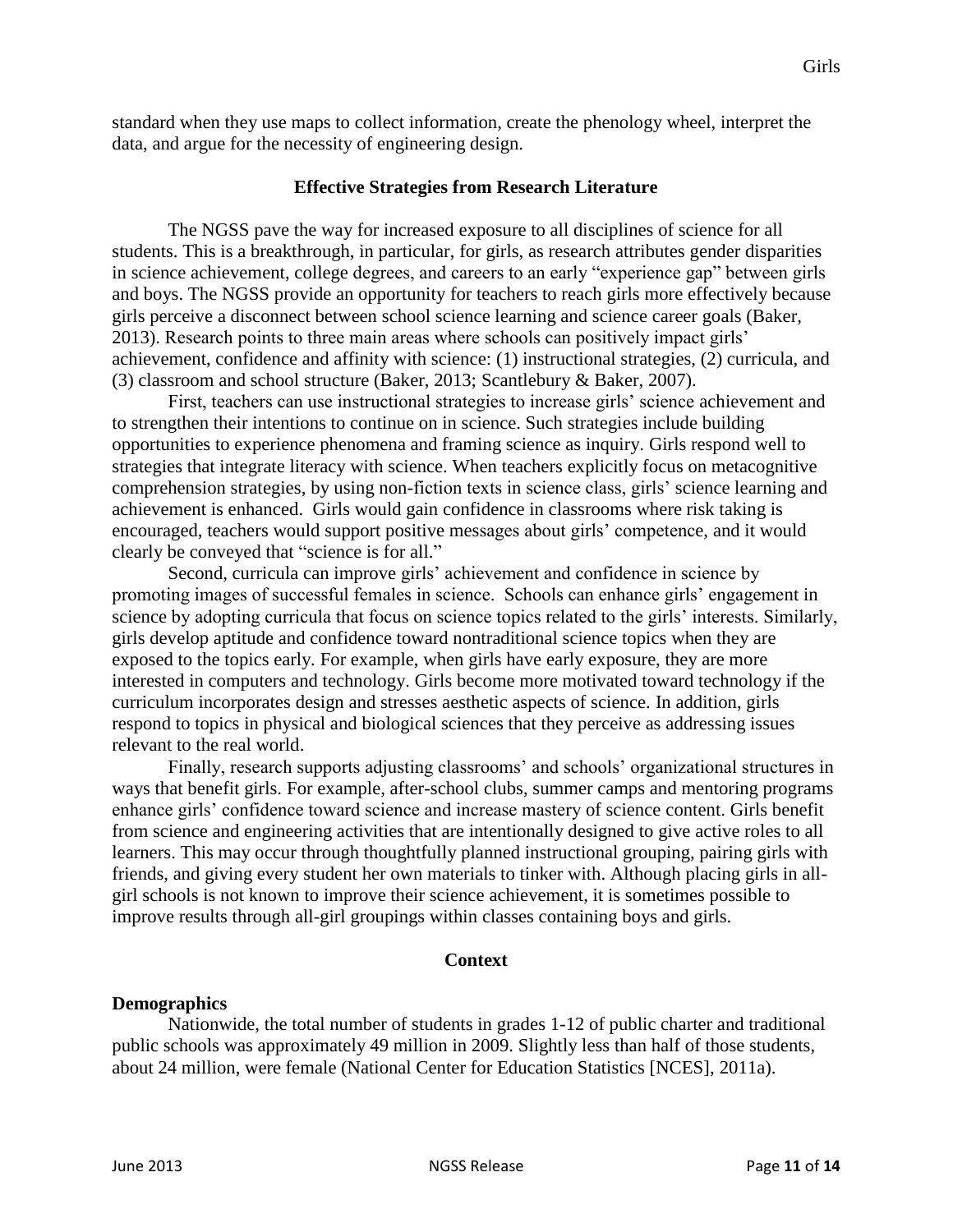#### **Science Achievement, Advanced Degrees, and Careers**

Test scores in science achievement of female students lag behind those of males. According to the 2009 National Assessment of Educational Progress (NAEP), females received lower scores in science at the three grade levels tested:  $4<sup>th</sup>$ ,  $8<sup>th</sup>$  and  $12<sup>th</sup>$  grades (NCES, 2011b). Girls were more likely than boys to have insufficient science credits necessary to accomplish mid-level or rigorous curriculum in high school (15% of girls, compared to 9% of boys, had insufficient credits). In addition, even when girls had the same level of class completion as their male counterparts, they received lower scores on the NAEP assessment. Girls who took standard science offerings in high school scored just slightly behind boys in the same classes, while girls taking high school courses at mid- and rigorous levels scored significantly lower than boys taking the same classes.

The research shows that the options for females to pursue science-related fields at the high school, college and career levels are progressively closed off (NCES, 2012). The trend begins in high school where females take more life science classes such as biology, environmental science, and health science technology and complete fewer advanced classes in physics, engineering science technologies, and computer science (NCES, 2008-2009). Throughout their high school experience, females opt for fewer mid-level and AP level courses, and therefore are less likely to meet requirements for an undergraduate science major.

Women have made steady progress since the 1960's in attaining undergraduate degrees, with women nowadays completing undergraduate programs at a higher rate than men (NCES, 2011a). However, women are far less likely to complete these degrees in technology, science and engineering fields. In 2010, women made up 58% of 2-year college students, but received just 15% of the Associate of Science degrees in engineering technologies (Milgram, 2011). In 2006, only 20% of students in physical science and engineering fields were female (National Science Board [NSB], 2006). Overall, women are significantly under-represented in engineering, technical, and computer science careers (NSB, 2006).

#### **Educational Policy**

In 1972, Congress passed Title IX, barring gender-based discrimination within federally funded educational programs. Recent policy to change the number of girls going into STEM careers includes the School to Work Opportunities Act, passed by Congress in 1994, to ensure the participation of female students in work transition programs (School-to-Work Opportunities Act of 1994. P.L. 103-239). More recently, President Obama pushed the "Educate to Innovate" campaign with the goal to "expand STEM education and career opportunities for underrepresented groups including women and girls" (The White House, 2010).

#### **References**

- Baker, D. (2013). What works: Using curriculum and pedagogy to increase girls' interest and participation in science and engineering. *Theory Into Practice, 52*(1)*,* 14-20.
- Earth Partnership for Schools Program. (2010). *Earth partnership for schools: K-12 curriculum guide.* Madison, WI: University of Wisconsin, Arboretum.
- Forbes, A. (2008). *Conceived and developed circular calendar wheel design.*  [www.partnersinplace.com](http://www.partnersinplace.com/)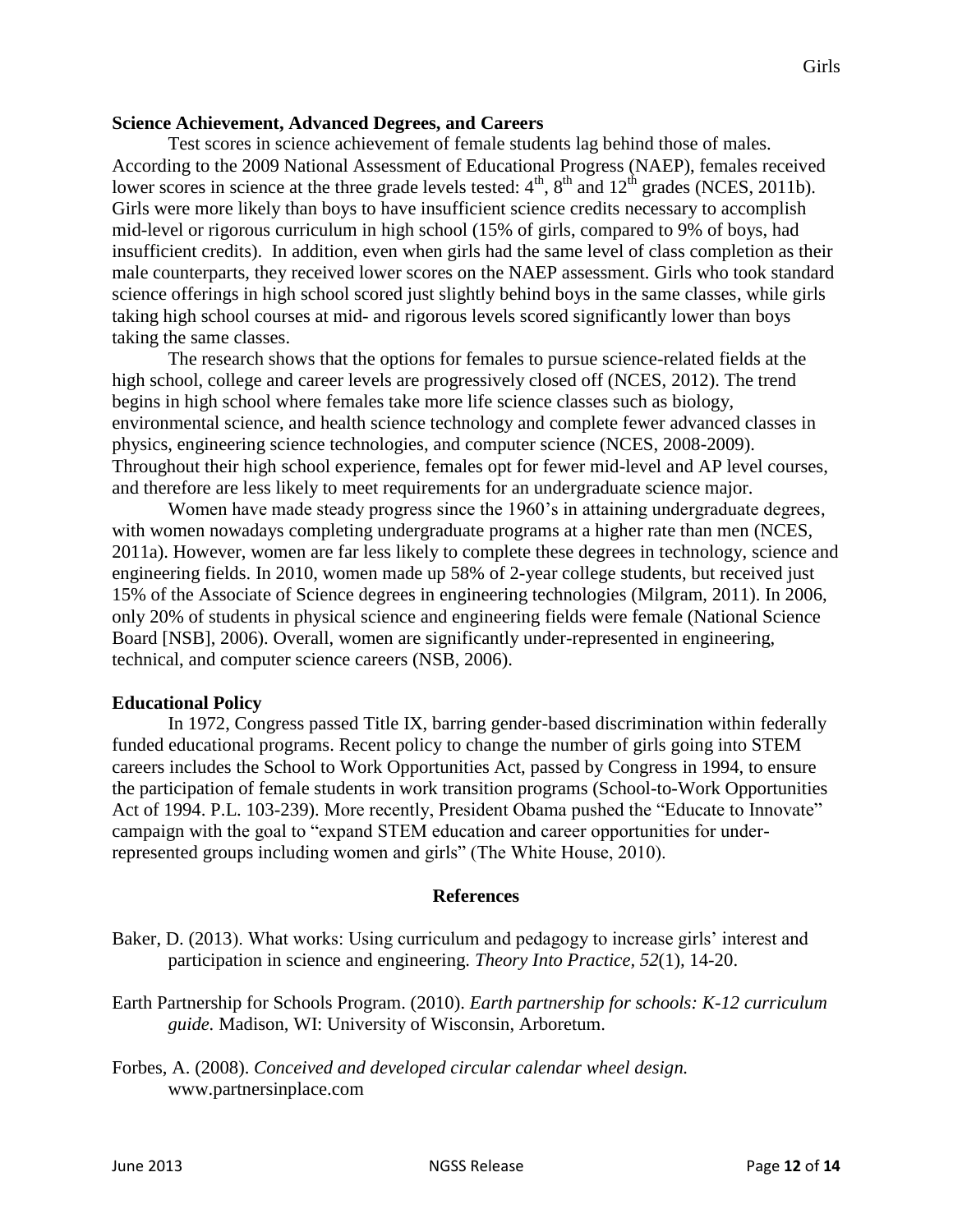- Milgram, D. (2011). How to recruit women and girls to the science, technology, engineering, and math (STEM) Classroom. *Technology and Engineering Teacher, 71*(3), 4-11.
- National Center for Education Statistics. (2011a). *The condition of education 2011 (NCES 2011- 033).* Washington, DC: Department of Education.
- National Center for Education Statistics. (2011b). *The nation's report card: Science 2009.* Washington, DC: Department of Education.
- National Center for Education Statistics. (2012). *Digest of education statistics, 2011 (NCES 2012-001).* Washington, DC: Department of Education.
- National Research Council. (2011). *A framework for K-12 science education: Practices, crosscutting themes, and core ideas.* Washington, DC: National Academy Press.
- National Science Teachers Association. (2012). *The reader's guide to the Framework for K – 12, Expanded Edition.* Arlington. VA: NSTA Press.
- Scantlebury, K., & Baker, D. (2007). Gender issues in science education research: Remembering where the difference lies. In S. K. Abell & N.G. Lederman (Eds.), *Handbook of research on science education* (pp. 257-285). Mahwah, NJ: Lawrence Erlbaum Associates.
- The White House, Office of the Press Secretary. (2010). Education knowledge and skills for the jobs of the future [Press release]. Retrieved from <http://www.whitehouse.gov/issues/education/k-12/educate-innovate>